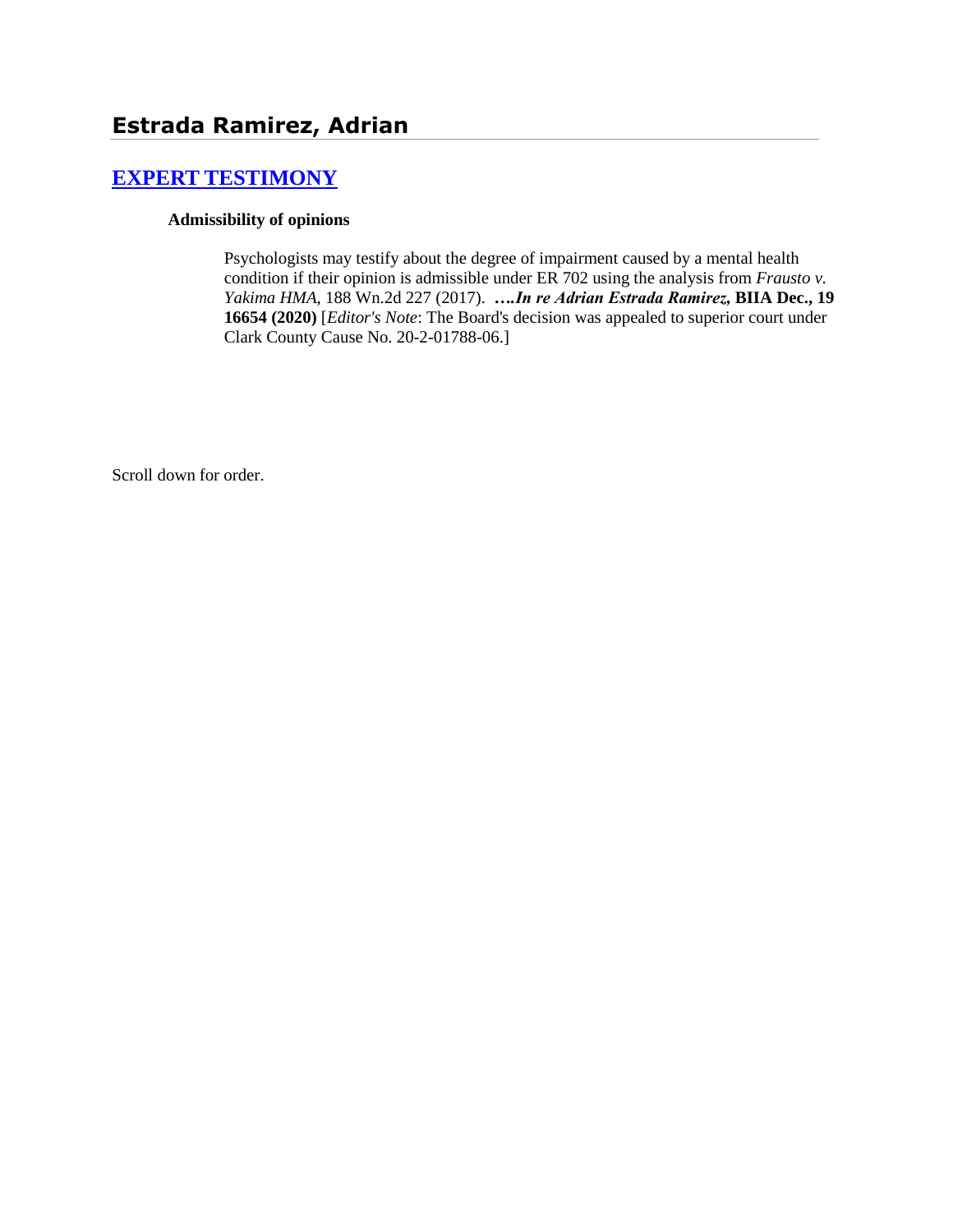#### **BEFORE THE BOARD OF INDUSTRIAL INSURANCE APPEALS STATE OF WASHINGTON**

**)**

#### **IN RE: ADRIAN ESTRADA RAMIREZ ) DOCKET NOS. 19 16654 & 19 16655**

## **CLAIM NO. AP-49203 ) DECISION AND ORDER**

Adrian Estrada Ramirez hurt his back during the course of his employment with Timber Technologies, LLC. The Department accepted his claim and provided benefits but denied responsibility for several mental health conditions. The Department ended time-loss compensation benefits and closed the claim with a permanent partial disability award consistent with Category 2 of the categories of dorso-lumbar and lumbosacral Impairment. Mr. Estrada Ramirez contends mental health conditions were proximately caused by the industrial injury. He also contends entitlement to time-loss compensation benefits, an increased award for permanent partial disability, a mental health related award for permanent partial disability and, alternatively, a pension. Our industrial appeals judge affirmed the Department order ending time-loss but reversed the closing order and remanded to the Department to accept responsibility for the following mental health conditions: major depressive disorder, generalized anxiety disorder, and somatic symptom disorder, and closing the claim effective April 1, 2019, with an award for permanent partial disability equal to Category 4 of the categories of dorso-lumbar and/or lumbosacral impairment. We grant review to dismiss the claimant's appeal in Docket No. 19 16654 because he failed to present prima facie evidence of entitlement to total temporary disability relief and to make appropriate findings and conclusions. We also grant review to find that the claimant is entitled to an award for permanent partial disability equal to Category 4 for his mental health conditions.

#### **DISCUSSION**

Adrian Estrada Ramirez is 39 years old and has a ninth grade education. On October 4, 2011, he was working for Timber Technologies, LLC lifting up trusses to build a roof when his foot slipped. Mr. Estrada Ramirez hit his back on one of the trusses. Although he resumed his work, Mr. Estrada Ramirez slipped a second time and hit his back again. As a result of the industrial injury, Mr. Estrada Ramirez sought chiropractic treatment and later underwent two back surgeries. Since the surgeries, he has increased back pain with daily activities like showering and bending over.

Mr. Estrada Ramirez indicated he suffers from back injuries and mental health conditions. He contends that he was unable to work from February 26, 2019, through April 1, 2019, as a result of the mental health conditions. He also argued entitlement to treatment for those conditions and

1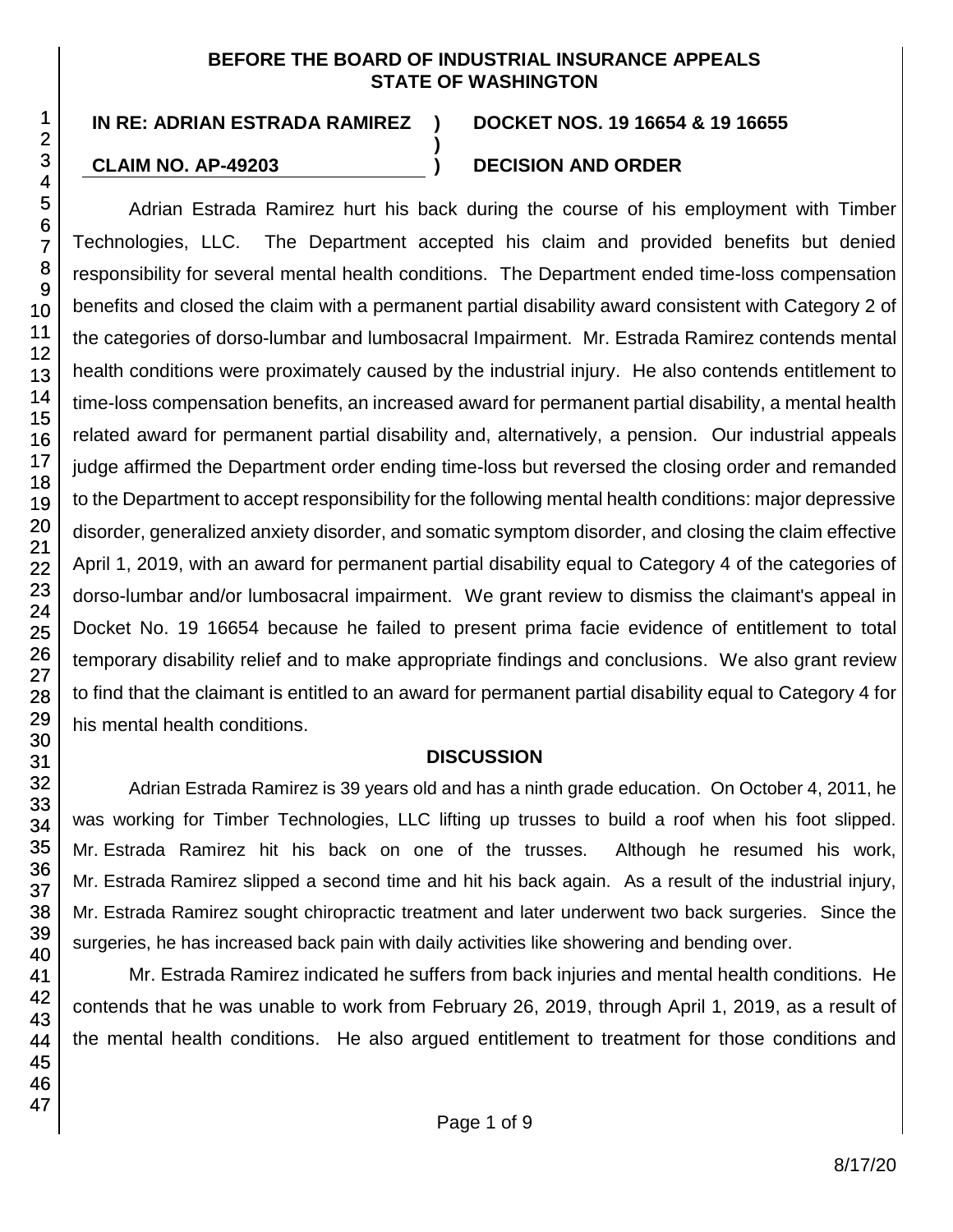permanent partial disability or a pension. To prove this contention he offered testimony from his attending physician, Richard Heitsch, M.D., and Silverio Arenas Jr, PH.D, a psychologist.

Dr. Heitsch diagnosed major depressive disorder, generalized anxiety somatic symptom disorder, and PTSD. Dr. Arenas agreed with all of the conditions except PTSD. Both agreed that these mental health conditions were proximately caused by the industrial injury. Dr. Heitsch testified that there was still an open question about whether Mr. Estrada Ramirez required further treatment. But Dr. Arenas disagreed. He offered the opinion that Mr. Estrada Ramirez suffered from all of the before mentioned mental health conditions. Dr. Arenas further testified these conditions resulted in Category 4 impairment.

The Department argued that its two orders were correct because they ended time-loss compensation and awarded permanent partial disability for Category 2 lumbar/lumbosacral impairments but denied all of the mental health conditions. To prove its contention, the Department offered testimony from Mario Porras, M.D., an orthopedic surgeon, and Raghuram Bhat, Ph.D., a psychiatrist.

Dr. Porras diagnosed lumbar sprain/strain, thoracic sprain /strain at L4-5, and disc protrusion with left L5 radiculopathy as proximately caused by the industrial injury. He concluded that Mr. Estrada Ramirez required no treatment and had no work restrictions. Similarly, Dr. Bhat found no clear evidence of psychiatric diagnoses but didn't entirely disagree with the somatic symptom disorder diagnosis. He offered no opinion about Mr. Estrada Ramirez's need for treatment, any temporary total disability, or impairment rating.

Based on the total record, our industrial appeals judge accepted three mental health conditions: major depressive disorder, generalized anxiety, and somatic symptom disorder but found the claimant was not a temporarily totally disabled worker as a result of these conditions. Our judge also held that Mr. Estrada Ramirez was not permanently totally disabled but did have a Category 4 dorso-lumbar and/or lumbosacral Impairment. He didn't find any permanent partial disability for the mental health conditions.

#### Mental Health Conditions

The first question before us is whether Mr. Estrada Ramirez's mental health conditions were proximately caused by the industrial injury. A worker is entitled to benefits under the Industrial Insurance Act if the industrial injury is a proximate cause of the alleged condition for which benefits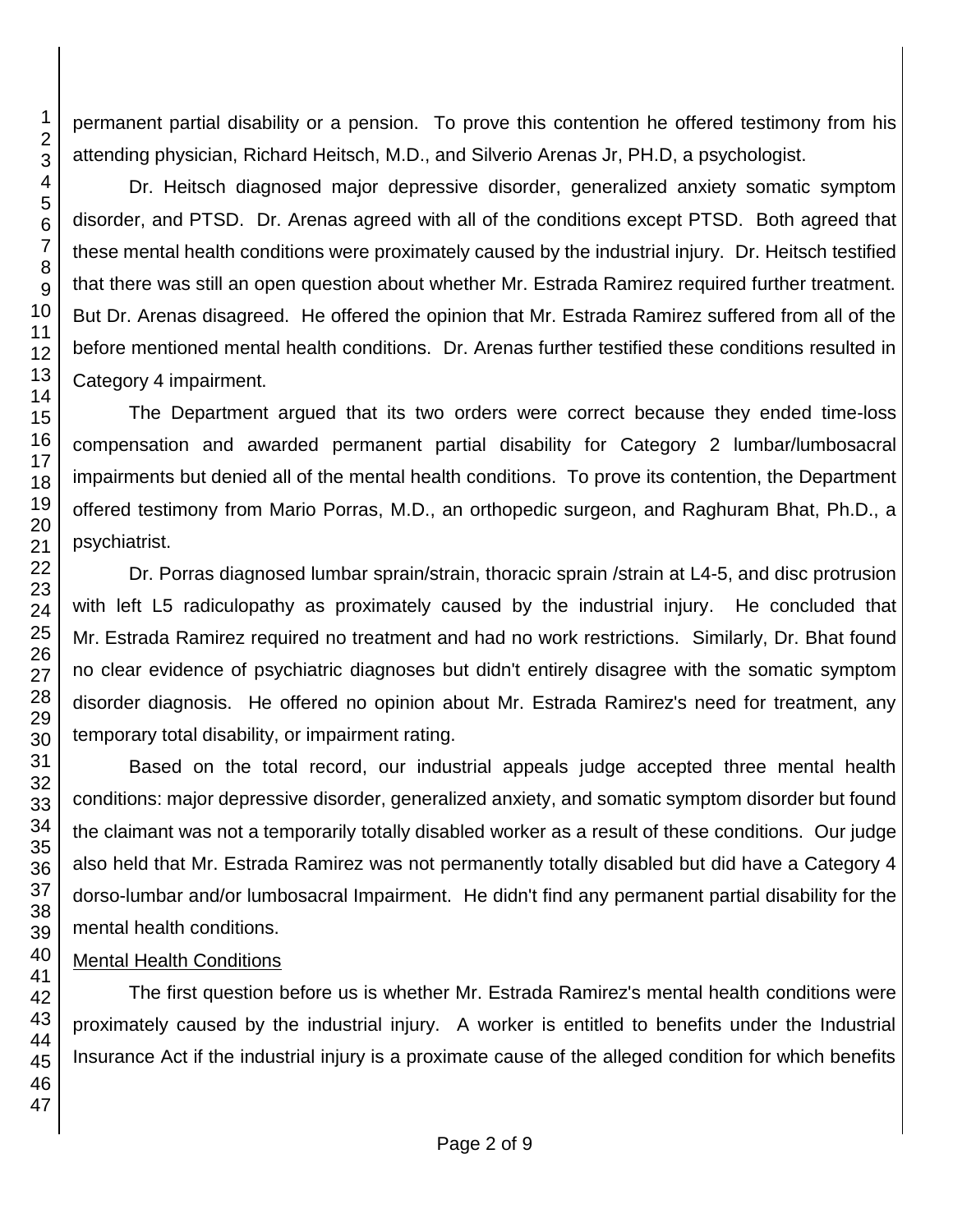are sought.<sup>1</sup> The proximate cause between the claimant's condition and the industrial injury must be established by competent medical testimony that there is a probable, not merely possible, causal relationship.<sup>2</sup> Further, in *In re Martha E. Perez<sup>3</sup>* we clarified our application of *In re Sabir Velicanin.<sup>4</sup>* We held that WAC 296-14-300(3) does not preclude the Department from allowing somatic symptom disorder as a matter of law because WAC 296-14-300(3) does not apply to cases involving industrial injuries.<sup>5</sup>

In these appeals, Drs. Heitsch and Porras diagnosed Mr. Estrada Ramirez with major depressive disorder, generalized anxiety, and somatic symptom disorder that they believed were proximately caused by the industrial injury. Moreover, Dr. Bhat did not disagree with the somatic symptom disorder condition. We find Mr. Estrada Ramirez's major depressive disorder, generalized anxiety, and somatic symptom disorder were proximately caused by the industrial injury. We also agree that Mr. Estrada Ramirez was not entitled to further treatment for those conditions. Dr. Arenas' evaluation makes it clear that further treatment for those mental health conditions wouldn't help Mr. Estrada Ramirez. Moreover, Dr. Heitsch couldn't decide whether treatment was necessary without further evaluation. Based on a preponderance of the evidence, all of Mr. Estrada Ramirez's conditions caused by the industrial injury are fixed and stable.

## Total Disability

The second question before us is whether Mr. Estrada Ramirez was a temporarily totally disabled worker. The test for total disability is the same whether it is temporary or permanent in nature.<sup>6</sup> Total disability is an impairment of mind or body, proximately caused by an industrial injury or occupational disease or its residuals, that renders a worker unable to perform or obtain reasonably continuous gainful employment.**<sup>7</sup>** In an appeal before the Board, the appellant has the burden of proceeding with evidence to establish a prima facie case for the relief sought.<sup>8</sup> The claimant did not meet this burden.

The claimant contended that he was unable to work from February 26, 2019, through April 1, 2019. Mr. Estrada Ramirez argued that the Department had a burden to show that he was able to work by introducing vocational or other testimony. But that argument simply ignores his burden as

l

 

*Wendt v. Dep't of Labor & Indus.,* 18 Wn. App. 674 (1977).

*Sacred Heart Medical Ctr. v. Carrado,* 92 Wn.2d 631 (1979); *Sayler v. Dep't of Labor & Indus.,* 69 Wn.2d 893 (1966).

*In re Martha E. Perez*, BIIA Dec., 18 10694 (2019).

*In re Sabir Velicanin*, Dckt. No. 15 22887 (May 15, 2017).

*Perez*.

*Bonko v. Dept of Labor & Indus.,* 2 Wn. App. 22 (1970).

RCW 51.32.090; *Bonko* at 25.

RCW 51.52.050(2)(a).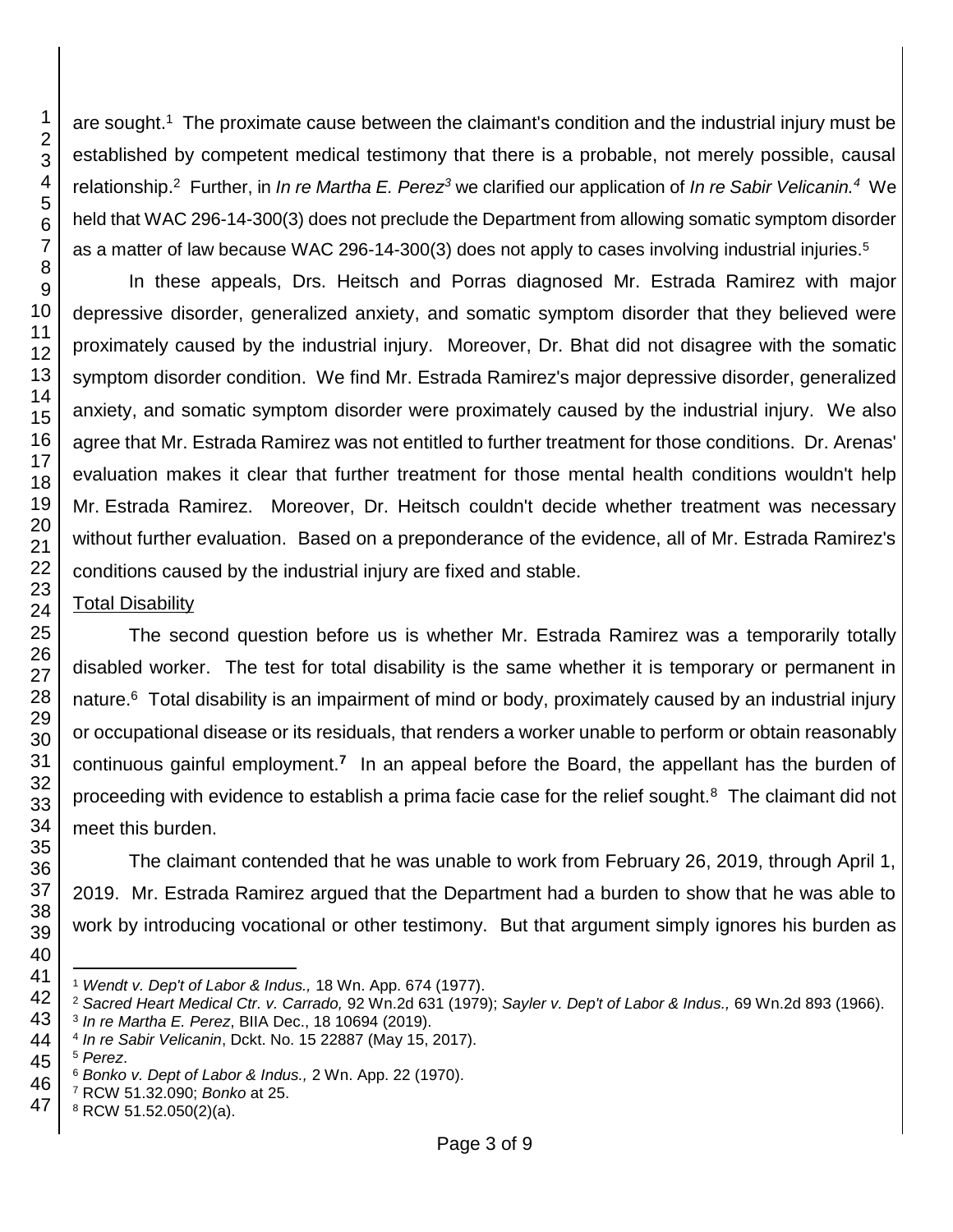appellant in this appeal. Mr. Estrada Ramirez could have introduced testimony from a vocational expert but did not. In addition, Dr. Heitsch offered no opinion about whether the claimant could work. Thus, the only witness who provided an opinion about the claimant's ability to work was Dr. Porras.

Dr. Porras testified that the claimant could work without restriction. Based on the record, we find that the claimant has failed to present prima facie evidence that he was temporarily totally disabled worker. The claimant's appeal in Docket No. 19 16654 is dismissed.

## Permanent Partial Disability

The next issue is whether Mr. Estrada Ramirez was entitled to an increased permanent partial disability award for dorso-lumbar and/or lumbosacral impairments or any permanent partial disability award for the mental health conditions. We agree with our judge that Mr. Estrada Ramirez was entitled to an increased permanent partial disability award for his dorso-lumbar and/or lumbosacral impairment.

Dr. Heitsch offered the opinion that Mr. Estrada Ramirez's back impairment was best described as a Category 4 impairment. He reviewed the Department's worksheet for impairment and assigned four points to Column A (for mild but significant muscle weakness and atrophy). Dr. Heitsch assigned one point for Column B (to reflect no reflex loss) and four points in Column C (to show mild but significant changes to Mr. Estrada Ramirez's spine). Next, he allotted five points to Column D (to reflect Mr. Estrada Ramirez's moderate continuous pain).

Dr. Porras agreed with Dr. Heitsch on Columns B and C, but assessed the claimant differently for Columns A and D. For example, Dr. Porras didn't see that Mr. Estrada Ramirez had any muscle weakness or atrophy. He also didn't notice any abnormalities related to Column D. As a result, these points were low. Further, his opinion wasn't entirely clear with regard to his Column D assessment. As our judge mentioned, Dr. Porras didn't explain why there were no points in column D for the "other things" considered in that column.

Based on the entire record, we conclude that Dr. Heitsch, as attending physician, was in a better position to evaluate Mr. Estrada Ramirez's lumbar impairment. We find that a preponderance of the evidence shows that Mr. Estrada Ramirez's dorso-lumbar and/or lumbosacral impairment was equal to Category 4.

We also find that Mr. Estrada Ramirez is a permanently partially disabled person as a result of his mental health conditions. Permanent partial disability ratings must be based on medical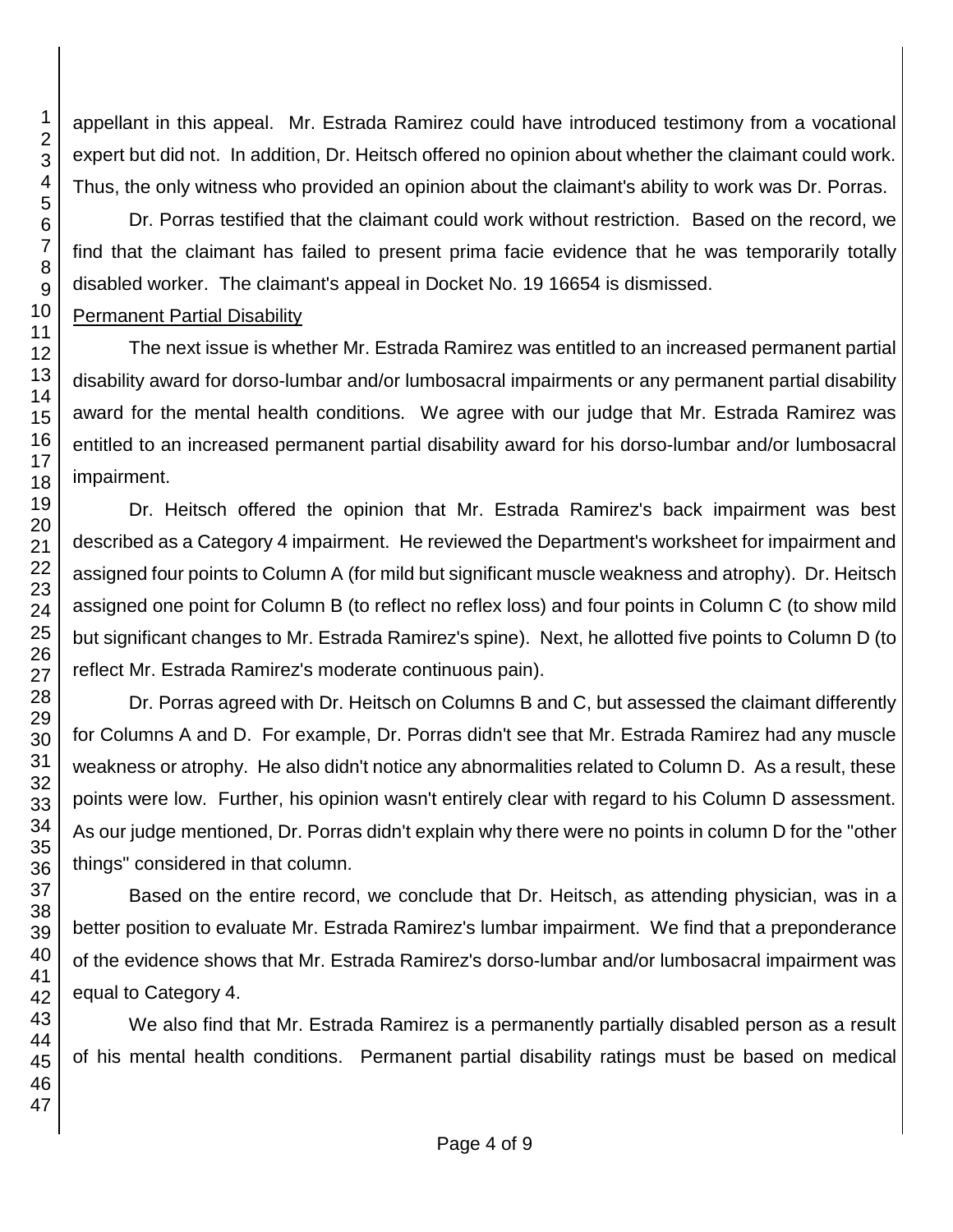testimony, supported at least in part by objective findings.<sup>9</sup> The only testimony of permanent partial disability ratings in this record was provided by Drs. Arenas and Heitsch. Although Dr. Arenas is a psychologist rather than a doctor of medicine, his opinion about ratings need not automatically be disregarded.

In *Frausto v. Yakima HMA, LLC,* the Washington State Supreme Court allowed a registered nurse to testify about causation.<sup>10</sup> The court held that the determination about whether a witness meets the qualification to testify under ER 702 is within the trial court's discretion.<sup>11</sup> In *In re Dean L. Babbitt*, we followed the Supreme Court's reasoning when we abandoned the strict rules that precluded some witnesses from testifying about causation merely because of a professional title.<sup>12</sup> We also explained that ER 702 also permits an expert to testify when his expertise derives from knowledge, skill, experience, training, or education.<sup>13</sup> The same reasoning that applies to opinions on causation is applicable to opinions on impairment, as is the circumstance here.

Dr. Arenas testified he was familiar with the Washington State criteria for determining impairment. Against that backdrop, he offered the opinion that Mr. Estrada Ramirez has a Category 4 mental health impairment as defined by the Washington Administrative Code. Based on the testimony, we believe Dr. Arenas had the skill, experience, training, or education to testify about impairment ratings under ER 702 and his testimony should have been considered. Dr. Heitsch agreed with Dr. Arenas and there is no authority requiring him to articulate independent findings to support the concurrence. The combined testimony is more persuasive than that of Dr. Bhat who didn't render any diagnosis for mental health conditions or contradict the testimony about the mental health impairment rating. Based on the entire record, we agree that the claimant showed by a preponderance that he was entitled to an award for permanent partial disability for the mental health conditions consistent with Category 4.

## Pension

The final issue before us is pension. We find that Mr. Estrada Ramirez did not provide any testimony about his inability to work on a permanent basis as a result of total disability. Mr. Estrada Ramirez has limited education in addition to his work related conditions. As we have

*Hyde v. Dept of Labor & Indus.*, 46 Wn.2d 31 (1955).

*Frausto v. Yakima HMA, LLC*, 188 Wn.2d 227 (2017).

*Frausto*.

Dckt. No. 18 20492 (January 17, 2020).

 *Babbitt* at 3.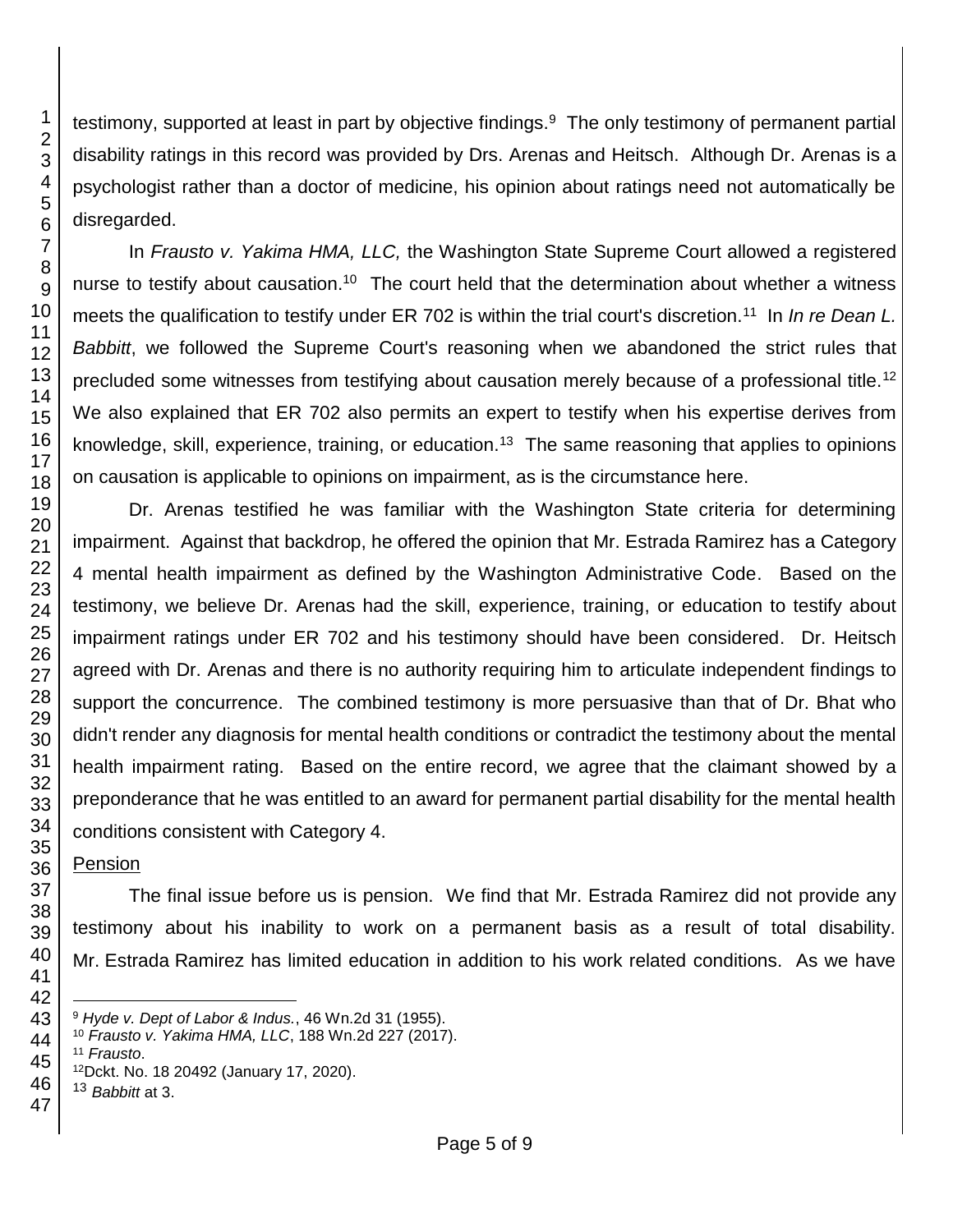previously mentioned, the claimant failed to present testimony about whether or not he could work on a temporary basis. Based on our review, he also chose not to present any testimony that he was unable to perform any work at all. As a result, we find that a preponderance of the evidence shows Mr. Estrada Ramirez wasn't entitled to a pension.

## **DECISION**

1. In Docket No. 19 16654, the claimant, Adrian Estrada Ramirez, filed an appeal with the Board of Industrial Insurance Appeals on May 20, 2019, from an order of the Department of Labor and Industries dated March 29, 2019. In this order the Department affirmed its February 27, 2019 order ending time-loss compensation as of February 26, 2019. This appeal is dismissed.

2. In Docket No. 19 16655, the claimant, Adrian Estrada Ramirez, filed an appeal with the Board of Industrial Insurance Appeals on May 20, 2019, from an order of the Department of Labor and Industries dated April 1, 2019. In this order the Department affirmed its February 28, 2019 order closing the claim with a Category 2 permanent partial impairment. This order is incorrect and is reversed and remanded to the Department to (1) accept responsibility for the conditions diagnosed as major depressive disorder, generalized anxiety disorder, and somatic symptom disorder, (2) pay an award for permanent partial disability for mental health conditions equal to Category 4 impairment; and (3) close the claim effective April 1, 2019, with an award for permanent partial disability equal to a Category 4 dorso-lumbar and/or lumbosacral impairment, less amounts previously paid.

## **FINDINGS OF FACT**

- 1. On August 19, 2019, an industrial appeals judge certified that the parties agreed to include the Jurisdictional History in the Board record solely for jurisdictional purposes.
- 2. Adrian Estrada Ramirez sustained an industrial injury on October 4, 2011, when he fell and injured his back and sustained lumbar and thoracic sprains or strains, and a L4-5 disc protrusion with left L5 radiculopathy.
- 3. Adrian Estrada Ramirez's major depressive disorder, generalized anxiety disorder, and somatic symptom disorder were proximately caused by his industrial injury.
- 4. Adrian Estrada Ramirez is 39 years old with a ninth grade education. He has worked as a roofer and a bartender, and has some accounting experience.
- 5. Adrian Estrada Ramirez's spinal range of motion is limited to flexion of 25 degrees, extension of 10 degrees, and right and left lateral bending of 15 degrees.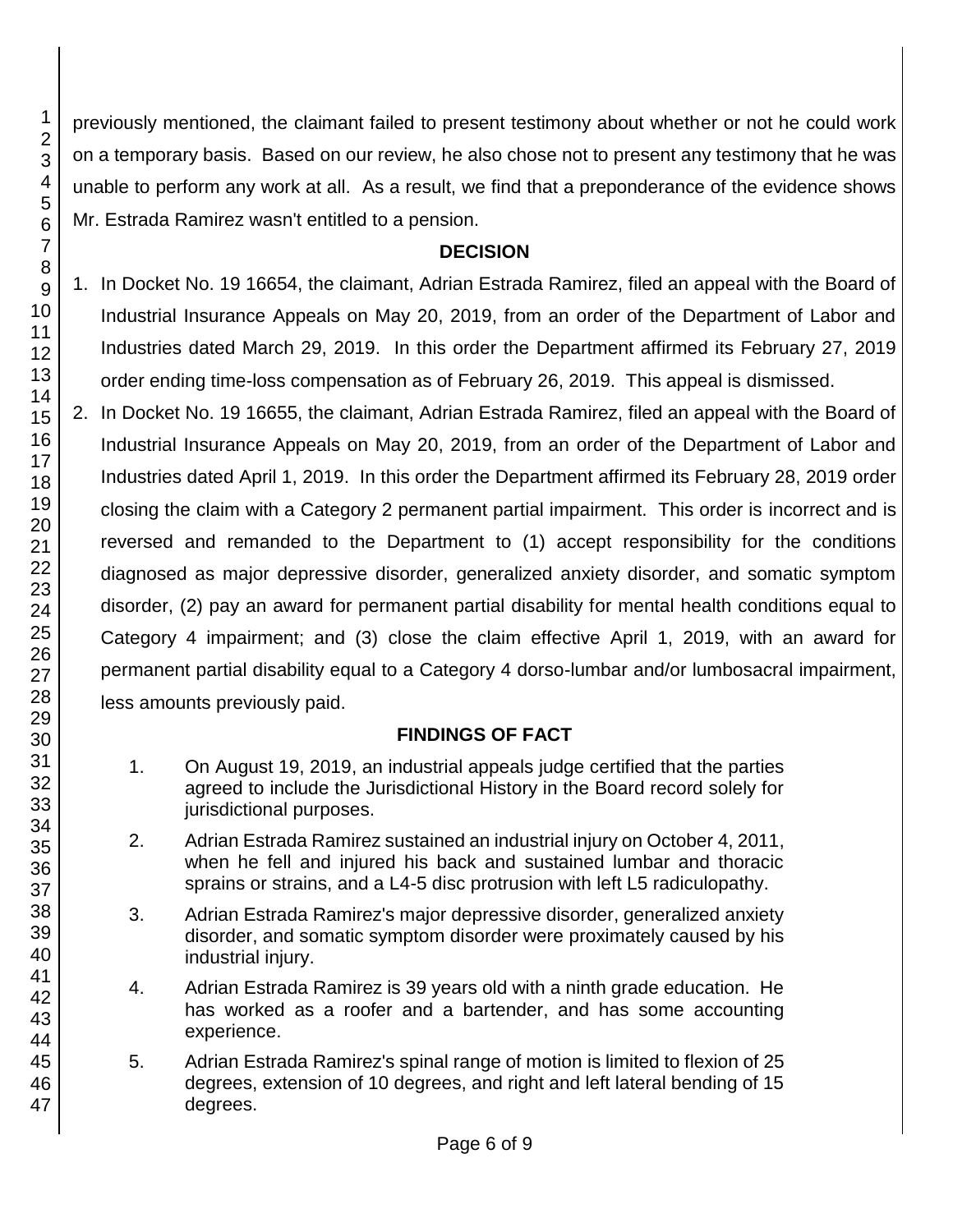- 6. There was insufficient evidence presented to determine that Mr. Estrada Ramirez was unable to perform or obtain reasonable continuous gainful employment from February 26, 2019, through March 31, 2019, and as of April 1, 2019.
- 7. As of April 1, 2019, Adrian Estrada Ramirez's conditions proximately caused by the industrial injury were fixed and stable and did not need further proper and necessary treatment.
- 8. As of April 1, 2019, Adrian Estrada Ramirez had mild but significant muscle weakness and atrophy, no reflex loss, mild but significant changes in his lumbar spine as shown by x-ray and MRI images, moderate, continuous pain, muscle spasm, tenderness, reduced range of motion, and a positive straight leg raising test on his left side.
- 9. On April 1, 2019, Adrian Estrada Ramirez had a permanent partial disability proximately caused by the industrial injury equal to a Category 4 dorso-lumbar and/or lumbosacral impairment pursuant to WAC 296-20-280.
- 10. On April 1, 2019, Adrian Estrada Ramirez had a permanent partial disability proximately caused by the industrial injury equal to a Category 4 mental health impairment pursuant to WAC 296-20-340.

## **CONCLUSIONS OF LAW**

- 1. The Board of Industrial Insurance Appeals has jurisdiction over the parties and subject matter in these appeals.
- 2. Adrian Estrada Ramirez failed to establish a prima facie case.
- 3. Adrian Estrada Ramirez's appeal from the Department order dated March 29, 2019, is dismissed for failure to present a prima facie case for the relief being sought as required by RCW 51.52.050.
- 4. Adrian Estrada Ramirez's conditions proximately caused by the industrial injury were fixed and stable as of April 1, 2019, and he is not entitled to further treatment. RCW 51.36.010.
- 5. Adrian Estrada Ramirez was not a permanently totally disabled worker within the meaning of RCW 51.08.160, as of April 1, 2019.
- 6. On April 1, 2019, Adrian Estrada Ramirez had a permanent partial disability within the meaning of RCW 51.32.080, proximately caused by the industrial injury.
- 7. The Department order dated April 1, 2019, is incorrect and is reversed. This matter is remanded to the Department to accept responsibility for the conditions diagnosed as major depressive disorder, generalized anxiety disorder, and somatic symptom disorder; to pay a partial disability award equal to Category 4 for mental health impairment; and to pay a partial disability award equal to a Category 4 dorso-lumbar and/or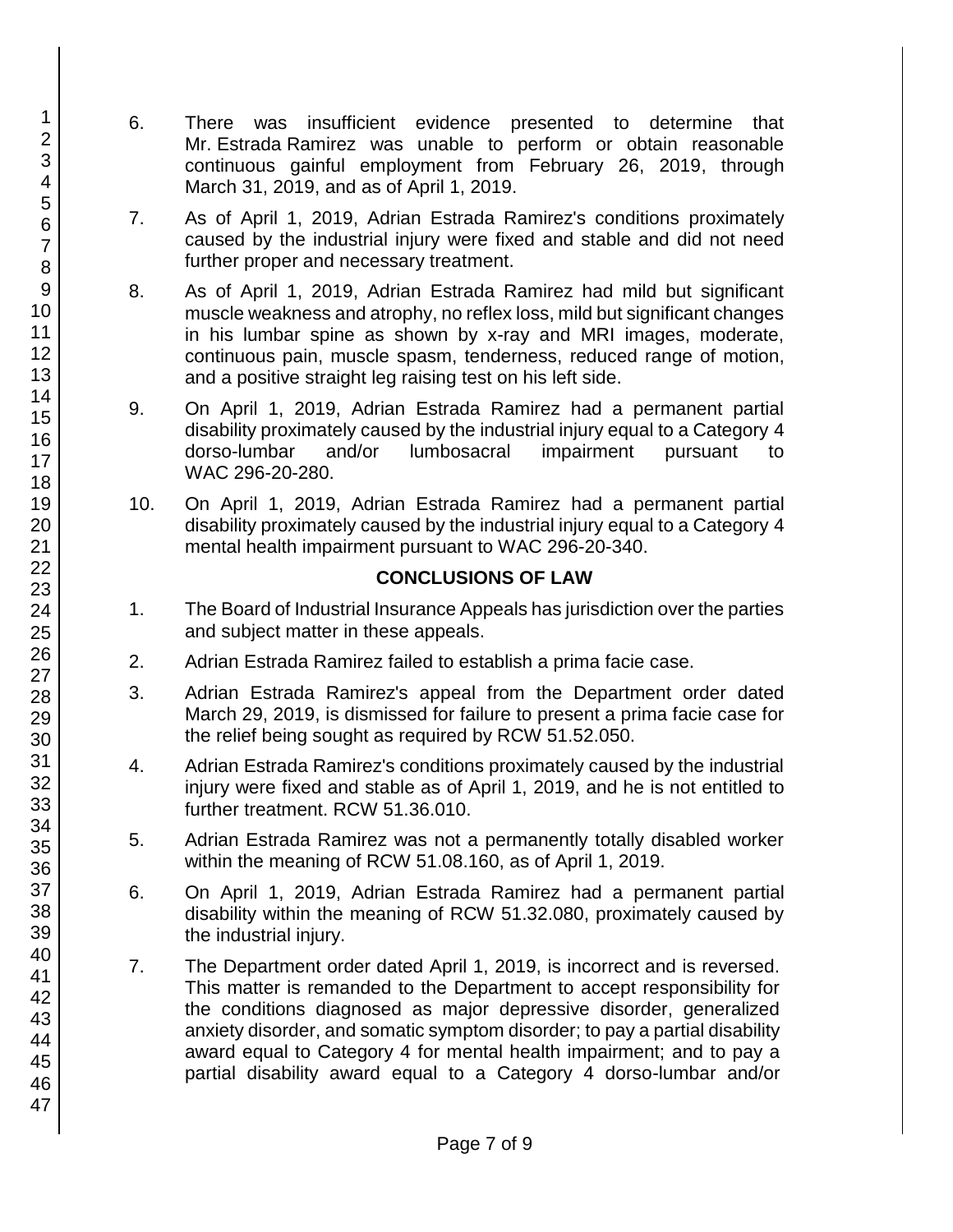lumbosacral impairment, less prior awards, if any, and to close the claim as of April 1, 2019.

Dated: August 17, 2020.

BOARD OF INDUSTRIAL INSURANCE APPEALS<br>
LINDA L. WILLIAMS, Chairperson

ISABEL A. M. COLE, Member